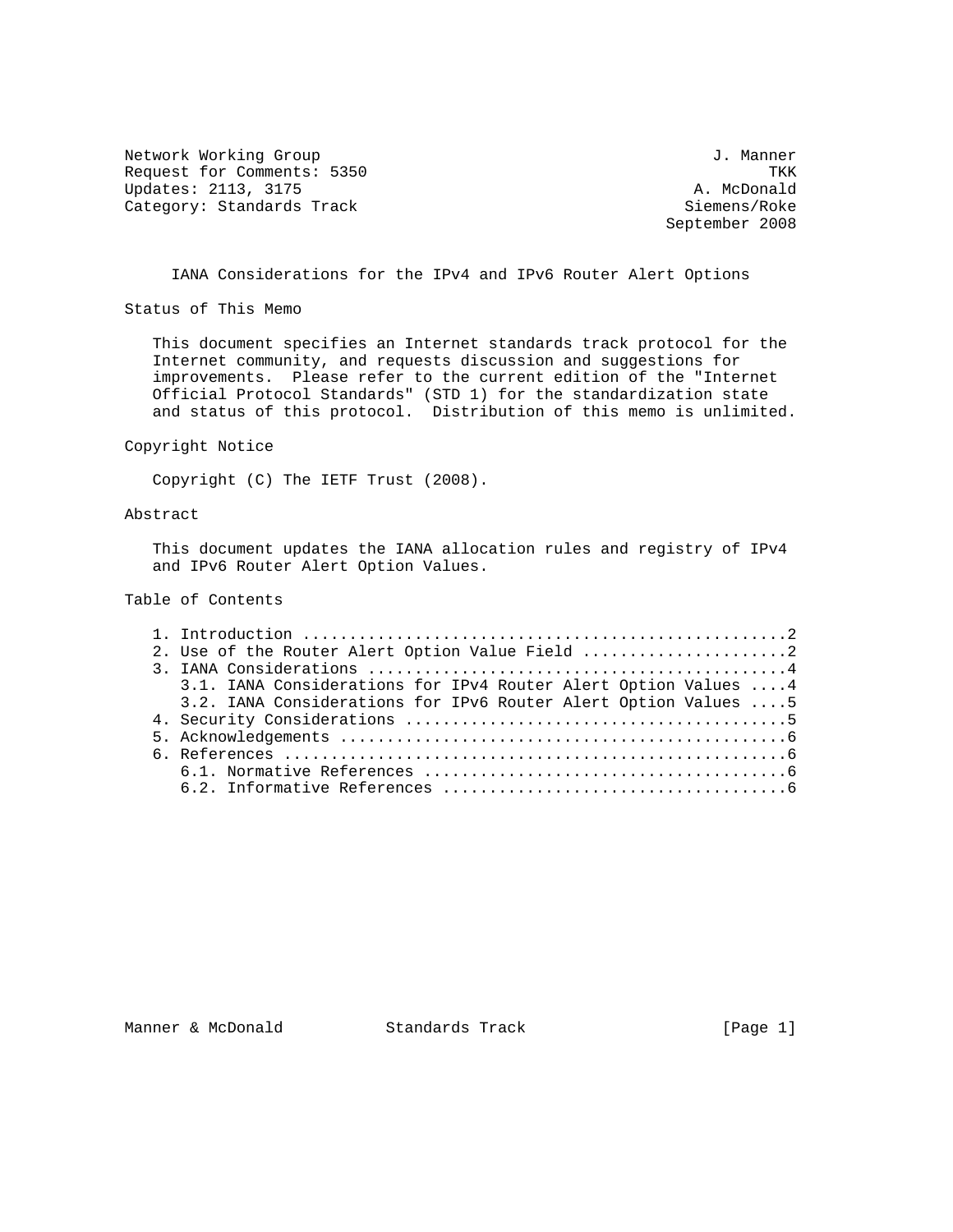## 1. Introduction

 The IP Router Alert Option is defined for IPv4 in [RFC2113]. A similar IPv6 option is defined in [RFC2711]. When one of these options is present in an IP datagram, it indicates that the contents of the datagram may be interesting to routers. The Router Alert Option (RAO) is used by protocols such as the Resource Reservation Protocol (RSVP) [RFC2205] and IGMP [RFC3376].

 Both the IPv4 and IPv6 options contain a two-octet Value field to carry extra information. This information can be used, for example, by routers to determine whether or not the packet should be more closely examined by them.

 There can be up to 65536 values for the RAO. Yet, currently there is only a registry for IPv6 values. No registry or allocation policies are defined for IPv4.

 This document updates the IANA registry for managing IPv4 and IPv6 Router Alert Option Values, and removes one existing IPv6 Router Alert Option Value.

2. Use of the Router Alert Option Value Field

 One difference between the specifications for the IPv4 and IPv6 Router Alert Options is the way values for the Value field are managed. In [RFC2113], the IPv4 Router Alert Option Value field has the value 0 assigned to "Router shall examine packet". All other values (1-65535) are reserved. Neither a management mechanism (e.g., an IANA registry) nor an allocation policy are provided for the IPv4 RAO values.

 The IPv6 Router Alert Option has an IANA-managed registry [IANA-IPv6RAO] containing allocations for the Value field.

 In [RFC3175], the IPv4 Router Alert Option Value is described as a parameter that provides "additional information" to the router in making its interception decision, rather than as a registry managed by IANA. As such, this aggregation mechanism makes use of the Value field to carry the reservation aggregation level. For the IPv6 option, IANA has assigned a set of 32 values to indicate reservation levels. However, since other registrations have already been made in that registry, these values are from 3-35 (which is actually a set of 33 values).

 Although it might have been desirable to have the same values used in both the IPv4 and IPv6 registries, the initial allocations in [RFC2711] and the aggregation-level allocations in [RFC3175] have

Manner & McDonald Standards Track [Page 2]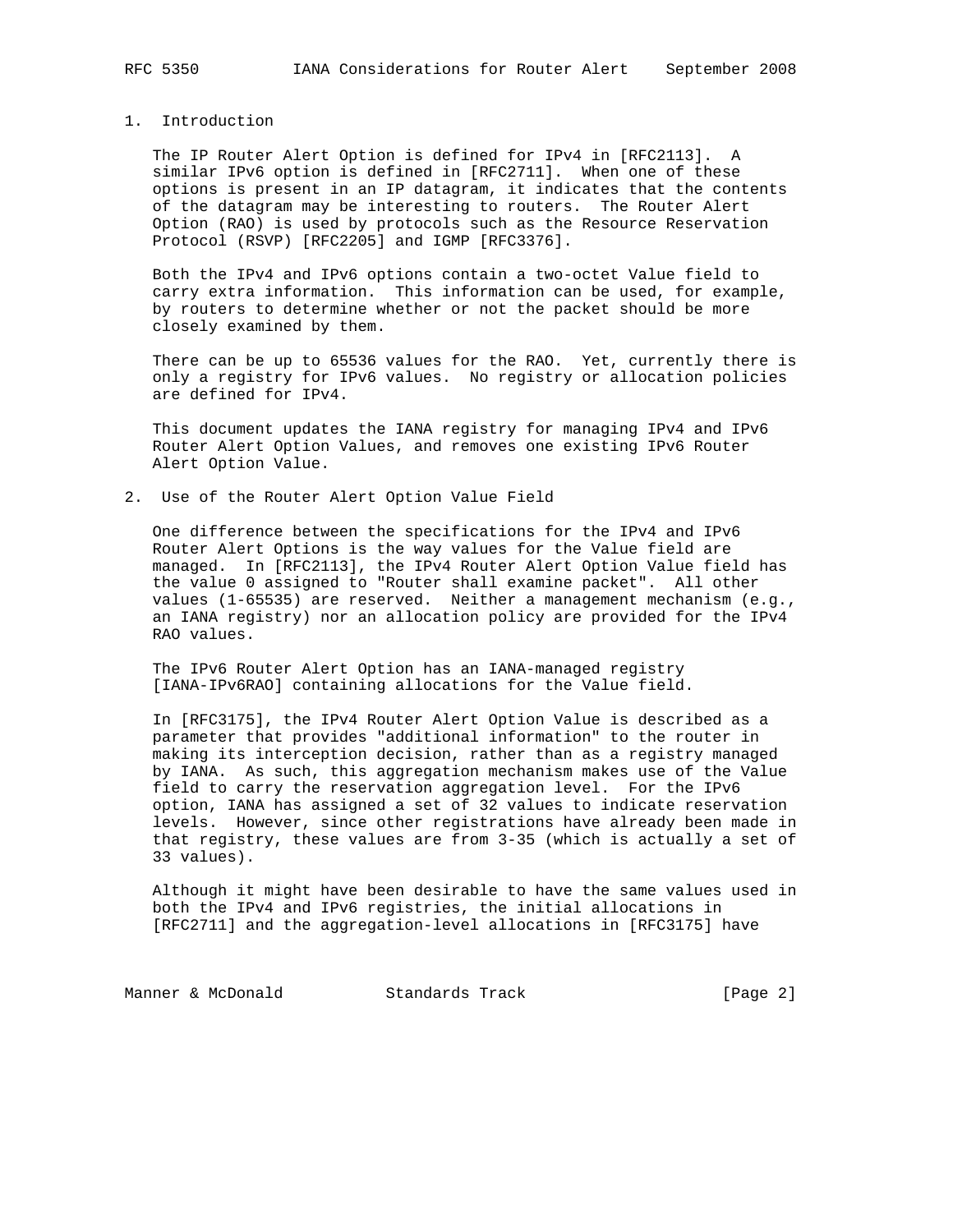made this impossible. The following table shows the allocations in the IPv6 registry and the values used in the IPv4 registry, where the latter have been deduced from [RFC2113] and [RFC3175] with the assumption that the number of aggregation levels can be limited to 32 as in the IPv6 case. Entries for values 6 to 31 have been elided for brevity.

| Value        | IPv4 RAO Meaning                                                             | IPv6 RAO Meaning                                                                                |
|--------------|------------------------------------------------------------------------------|-------------------------------------------------------------------------------------------------|
| $\Omega$     | Router shall examine<br>packet [RFC2113]<br>[RFC2205] [RFC3376]<br>[RFC4286] | Datagram contains a<br>Multicast Listener Discovery<br>message [RFC2711] [RFC2710]<br>[RFC4286] |
| $\mathbf{1}$ | Aggregated Reservation<br>Nesting Level 1<br>[RFC3175]                       | Datagram contains RSVP<br>message [RFC2711] [RFC2205]                                           |
| 2            | Aggregated Reservation<br>Nesting Level 2<br>[RFC3175]                       | Datagram contains an Active<br>Networks message [RFC2711]<br>[Schwartz2000]                     |
| 3            | Aggregated Reservation<br>Nesting Level 3<br>[RFC3175]                       | Aggregated Reservation<br>Nesting Level $0$ [RFC3175] $(*)$                                     |
| 4            | Aggregated Reservation<br>Nesting Level 4<br>[RFC3175]                       | Aggregated Reservation<br>Nesting Level 1 [RFC3175]                                             |
| 5            | Aggregated Reservation<br>Nesting Level 5<br>[RFC3175]                       | Aggregated Reservation<br>Nesting Level 2 [RFC3175]                                             |
|              |                                                                              |                                                                                                 |
| 32           | Aggregated Reservation<br>Nesting Level 32<br>[RFC3175]                      | Aggregated Reservation<br>Nesting Level 29 [RFC3175]                                            |
| 33           | Reserved                                                                     | Aggregated Reservation<br>Nesting Level 30 [RFC3175]                                            |
| 34           | Reserved                                                                     | Aggregated Reservation<br>Nesting Level 31 [RFC3175]                                            |
| 35           | Reserved                                                                     | Aggregated Reservation<br>Nesting Level $32(*)$<br>[RFC3175]                                    |
| 36-65534     | Reserved                                                                     | Reserved to IANA for future<br>assignment                                                       |
| 65535        | Reserved                                                                     | Reserved [IANA-IPv6RAO]                                                                         |

 Note (\*): The entry in the above table for the IPv6 RAO Value of 35 (Aggregated Reservation Nesting Level 32) has been marked due to an inconsistency in the text of [RFC3175], and is consequently reflected

Manner & McDonald Standards Track [Page 3]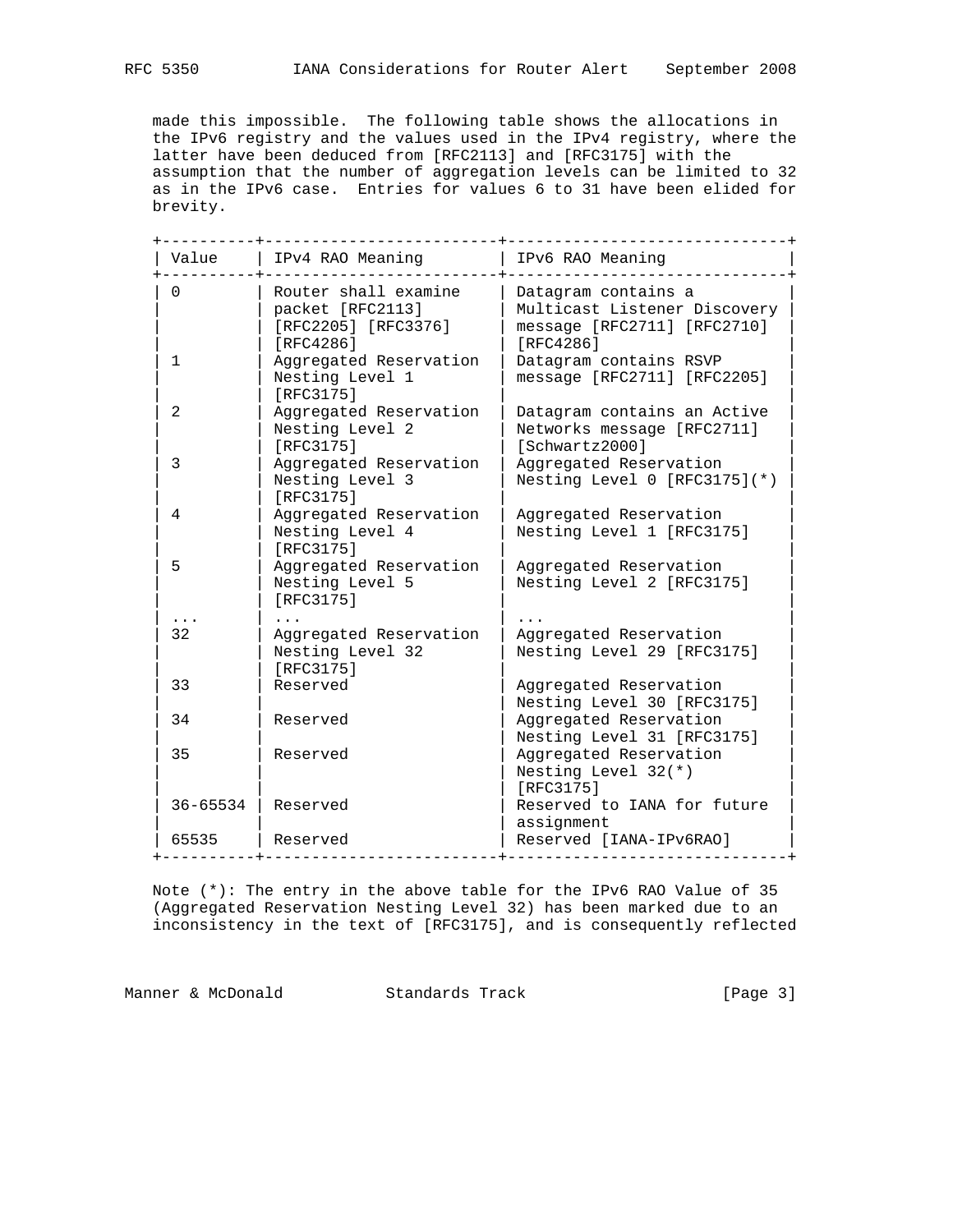in the IANA registry. In that document, the values 3-35 (i.e., 33 values) are defined for nesting levels 0-31 (i.e., 32 levels). Similarly, value 3 is a duplicate, because aggregation level 0 means end-to-end signaling, and this already has an IPv6 RAO value "1" assigned.

 Also note that nesting levels begin at 1 for IPv4 (described in Section 1.4.9 of [RFC3175]) and 0 for IPv6 (allocated in Section 6 of [RFC3175]).

 Section 3.2 of this document redefines these so that for IPv6, value 3 is no longer used and values 4-35 represent levels 1-32. This removes the above inconsistencies.

3. IANA Considerations

 This section contains the new procedures for managing IPv4 Router Alert Option Values. IANA has created a registry for IPv4 Router Alert Option Values (described in Section 3.1) and has updated the IPv6 Router Alert Option Values (described in Section 3.2).

 IP Router Alert Option Values are currently managed separately for IPv4 and IPv6. This document does not change this, as there is little value in forcing the two registries to be aligned.

3.1. IANA Considerations for IPv4 Router Alert Option Values

 The Value field, as specified in [RFC2113], is two octets in length. The Value field is registered and maintained by IANA. The initial contents of this registry are:

| Value                                            | Description                                                                                                                                               | Reference              |
|--------------------------------------------------|-----------------------------------------------------------------------------------------------------------------------------------------------------------|------------------------|
| $1 - 32$<br>$33 - 65502$<br>65503-65534<br>65535 | Router shall examine packet<br>Aggregated Reservation Nesting Level<br>Available for assignment by the IANA<br>Available for experimental use<br>Reserved | [RFC2113]<br>[RFC3175] |

 New values are to be assigned via IETF Review as defined in [RFC5226].

Manner & McDonald Standards Track [Page 4]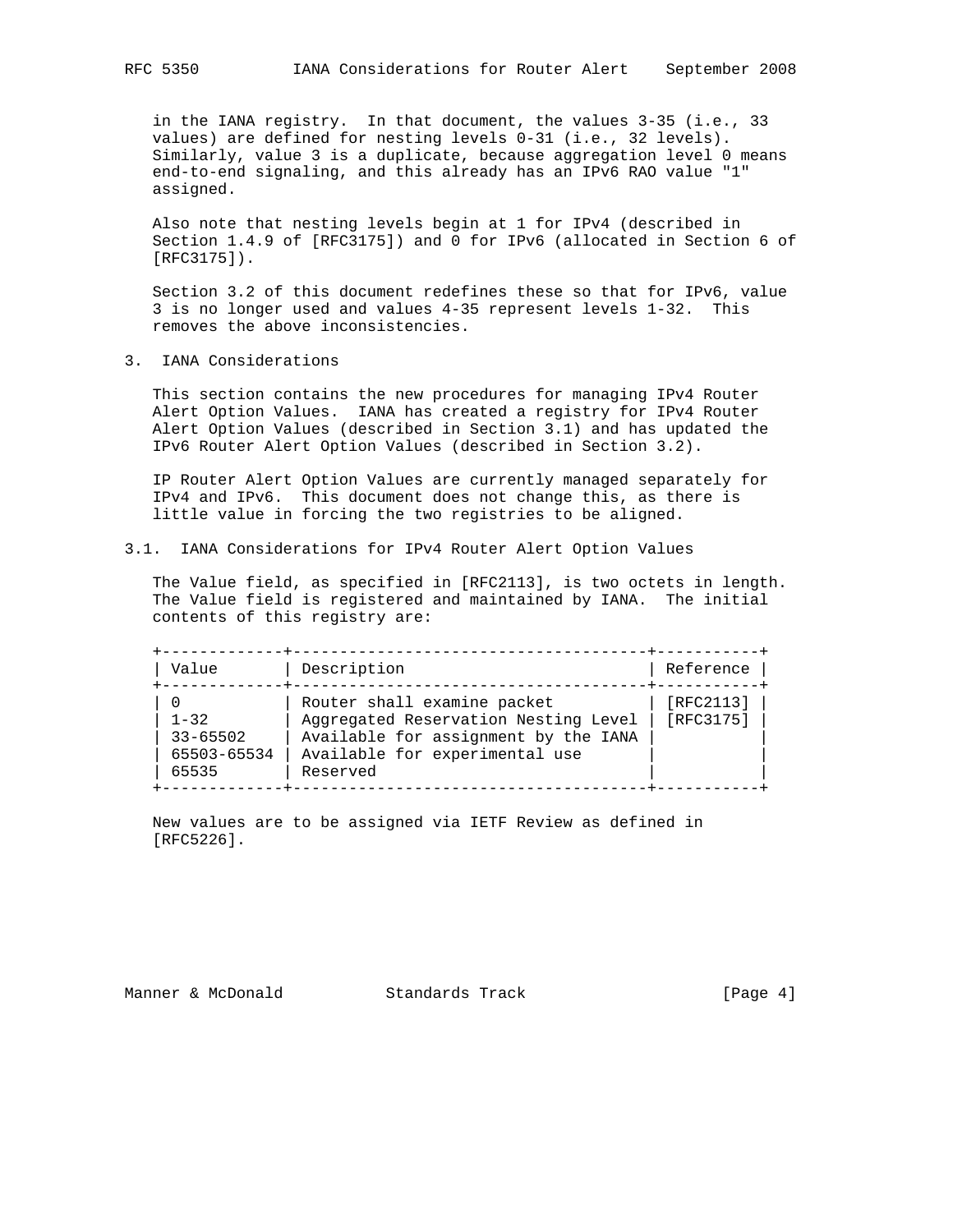## 3.2. IANA Considerations for IPv6 Router Alert Option Values

 The registry for IPv6 Router Alert Option Values continues to be maintained as specified in [RFC2711]. In addition, the following value has been removed from the IANA registry and reserved for possible future use (not to be allocated currently). The reason is that it is a duplicate value; aggregation level 0 means end-to-end signaling, and this already has an IPv6 RAO value "1" assigned.

|         | Value   Description<br>-----4------------------------- | Reference |
|---------|--------------------------------------------------------|-----------|
| $\pm$ 3 | RSVP Aggregation level 0   [RFC3175]                   |           |

The following IPv6 RAO values are available for experimental use:

| Value | Description                        | Reference |
|-------|------------------------------------|-----------|
|       | $65503 - 65534$   Experimental use |           |

## 4. Security Considerations

 Since this document is only concerned with the IANA management of the IPv4 and IPv6 Router Alert Option Values registry, it raises no new security issues beyond those identified in [RFC2113] and [RFC2711].

 Yet, as discussed in RFC 4727 [RFC4727], production networks do not necessarily support the use of experimental code points in IP option headers. The network scope of support for experimental values should be evaluated carefully before deploying any experimental RAO value across extended network domains, such as the public Internet. The potential to disrupt the stable operation of the network hosting the experiment through the use of unsupported experimental code points is a serious consideration when planning an experiment using such code points.

 When experimental RAO values are deployed within an administratively self-contained network domain, the network administrators should ensure that each value is used consistently to avoid interference between experiments. When experimental values are used in traffic that crosses multiple administrative domains, the experimenters should assume that there is a risk that the same values will be used simultaneously by other experiments, and thus that there is a

Manner & McDonald Standards Track [Page 5]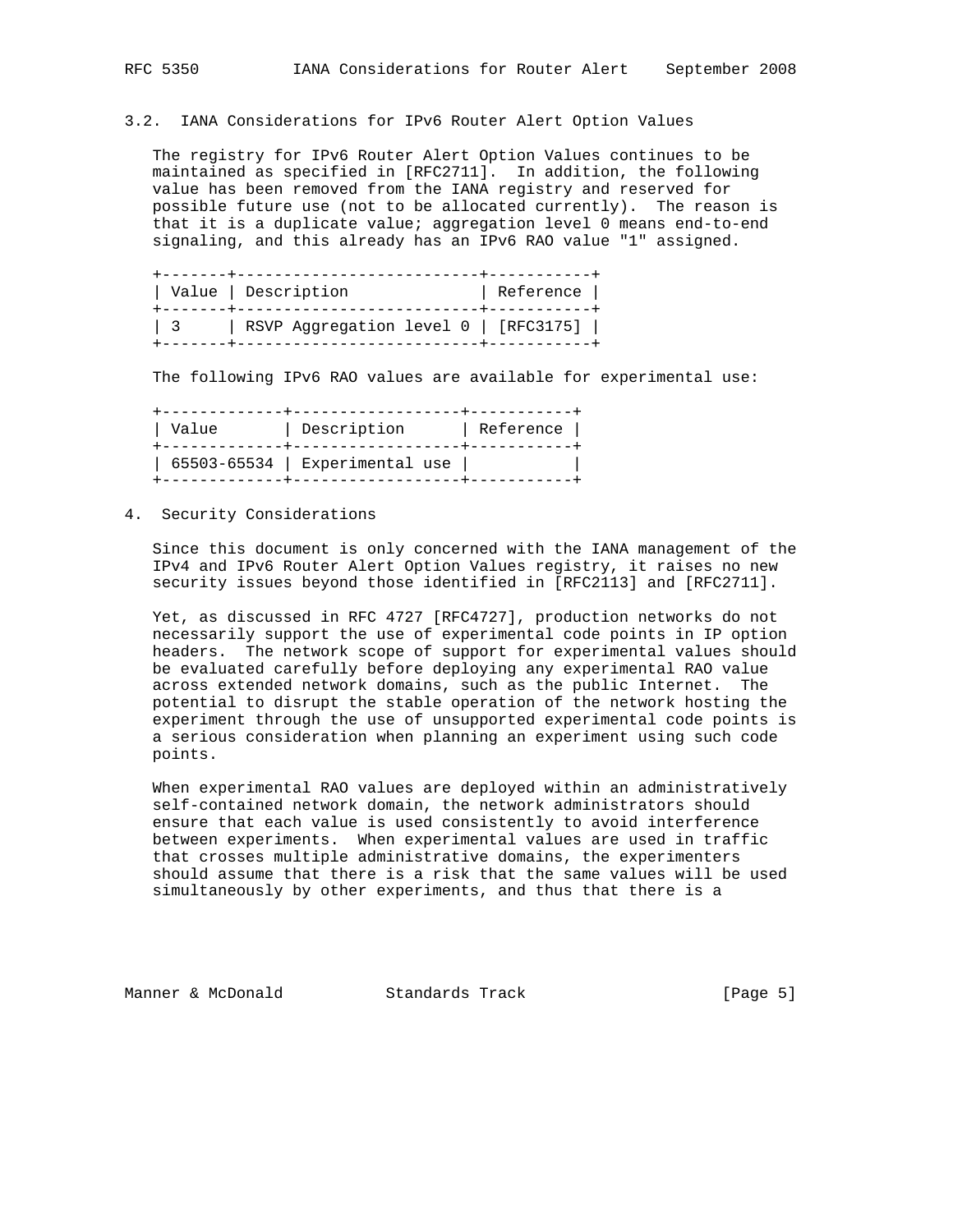possibility that the experiments will interfere. Particular attention should be given to security threats that such interference might create.

5. Acknowledgements

 Thanks to Robert Hancock, Martin Stiemerling, Alan Ford, and Francois Le Faucheur for their helpful comments on this document.

- 6. References
- 6.1. Normative References
	- [RFC2113] Katz, D., "IP Router Alert Option", RFC 2113, February 1997.
	- [RFC2711] Partridge, C. and A. Jackson, "IPv6 Router Alert Option", RFC 2711, October 1999.
	- [RFC3175] Baker, F., Iturralde, C., Le Faucheur, F., and B. Davie, "Aggregation of RSVP for IPv4 and IPv6 Reservations", RFC 3175, September 2001.
	- [RFC5226] Narten, T. and H. Alvestrand, "Guidelines for Writing an IANA Considerations Section in RFCs", BCP 26, RFC 5226, May 2008.

6.2. Informative References

- [IANA-IPv6RAO] "IANA Registry for Internet Protocol version 6 (IPv6) Router Alert Option Values", <http://www.iana.org>.
- [RFC2205] Braden, R., Ed., Zhang, L., Berson, S., Herzog, S., and S. Jamin, "Resource ReSerVation Protocol (RSVP) -- Version 1 Functional Specification", RFC 2205, September 1997.
- [RFC2710] Deering, S., Fenner, W., and B. Haberman, "Multicast Listener Discovery (MLD) for IPv6", RFC 2710, October 1999.
- [RFC3376] Cain, B., Deering, S., Kouvelas, I., Fenner, B., and A. Thyagarajan, "Internet Group Management Protocol, Version 3", RFC 3376, October 2002.
- [RFC4286] Haberman, B. and J. Martin, "Multicast Router Discovery", RFC 4286, December 2005.

| Manner & McDonald<br>Standards Track | [Page 6] |  |  |
|--------------------------------------|----------|--|--|
|--------------------------------------|----------|--|--|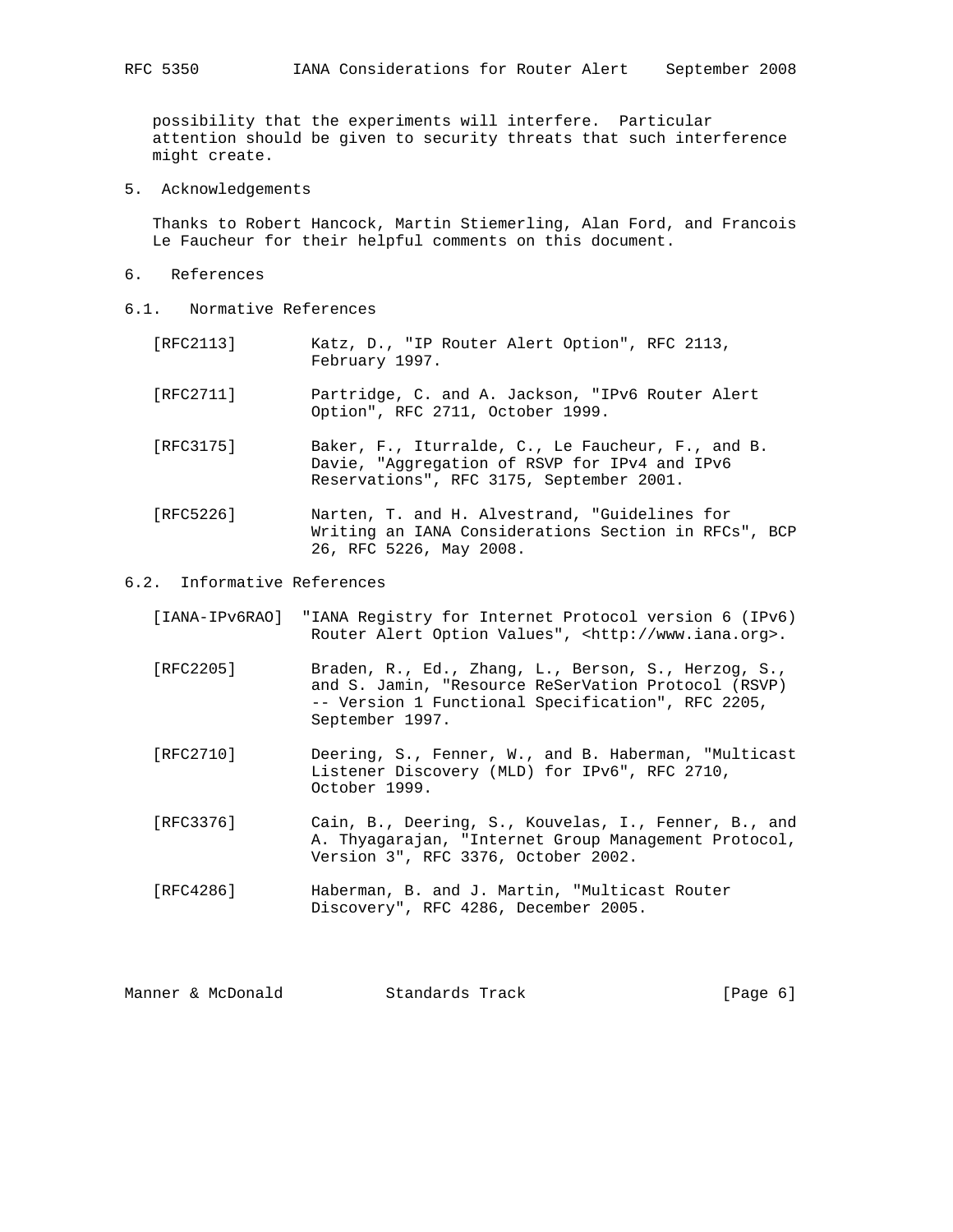RFC 5350 IANA Considerations for Router Alert September 2008

 [RFC4727] Fenner, B., "Experimental Values In IPv4, IPv6, ICMPv4, ICMPv6, UDP, and TCP Headers", RFC 4727, November 2006.

 [Schwartz2000] Schwartz, B., Jackson, A., Strayer, W., Zhou, W., Rockwell, D., and C. Partridge, "Smart Packets: Applying Active Networks to Network Management", ACM Transactions on Computer Systems (TOCS), Volume 18, Issue 1, February 2000.

Authors' Addresses

 Jukka Manner Department of Communications and Networking (Comnet) Helsinki University of Technology (TKK) P.O. Box 3000 Espoo FIN-02015 TKK Finland

 Phone: +358 9 451 2481 EMail: jukka.manner@tkk.fi

 Andrew McDonald Roke Manor Research Ltd (a Siemens company) Old Salisbury Lane Romsey, Hampshire SO51 0ZN United Kingdom

EMail: andrew.mcdonald@roke.co.uk